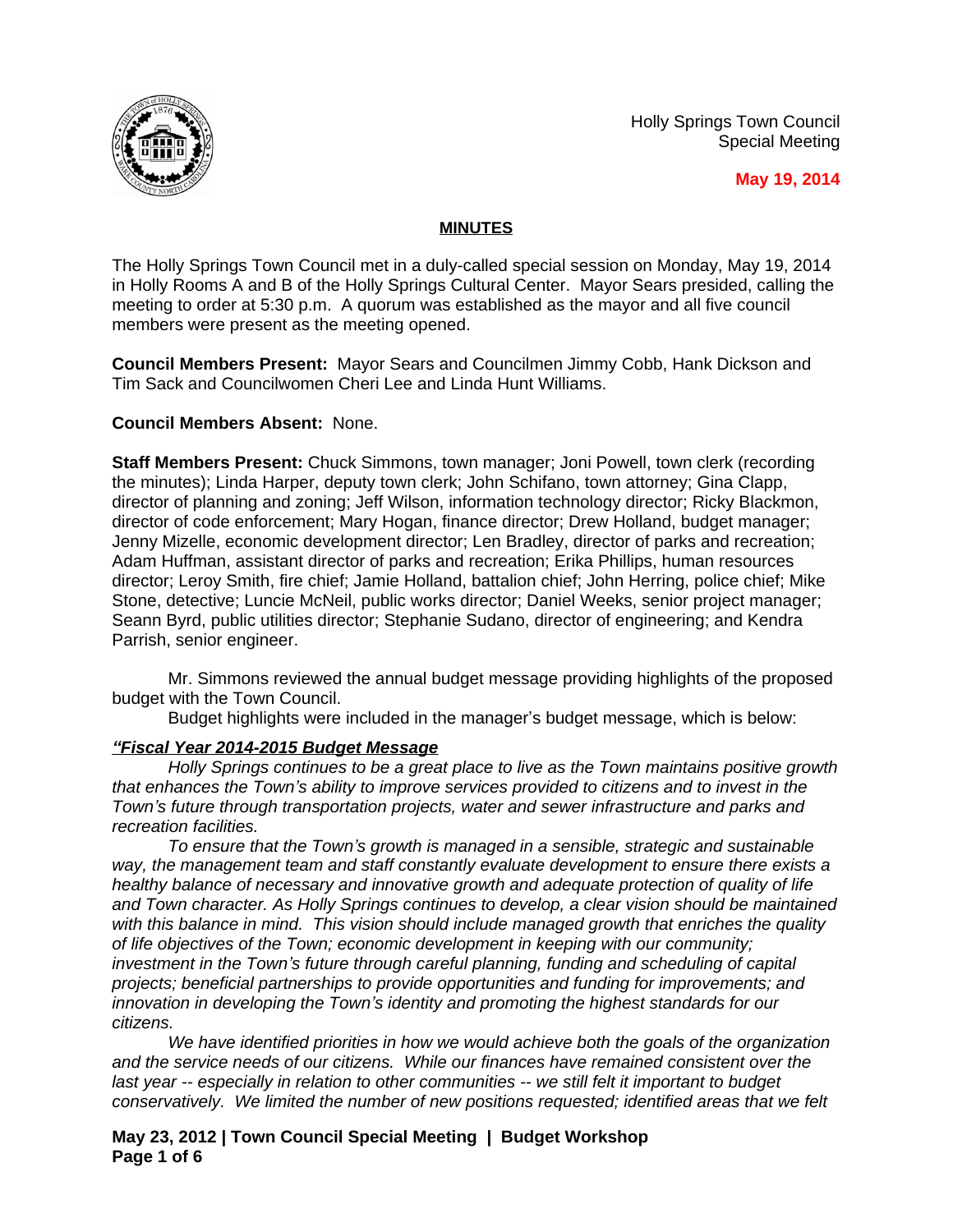*we could have an additional revenue stream; and have restricted spending for the remainder of the year as we do every year. This budget has been developed to meet all the various needs of both our organization and our community, but one which I feel will provide us flexibility in the future.*

*The proposed budget is designed to keep the Town on a course to meet these objectives during the next year. Highlights of FY 2014-2015 budget are as follows:*

#### *Revenues – General Fund*

- *A. Ad Valorem Taxes: Figures are based on a 99% collection rate with an approximate tax base of \$3,701,480,000 keeping the existing tax rate at \$0.435 per \$100 valuation.*
- *B. State Revenues: The state-shared revenues are estimated based primarily on previous years' collections. The legislature still is in session, and the state is considering options that could adjust various state-shared revenues, as well as our authority to levy privilege licenses. So we will continue to monitor the state's progress on the revenue impact for the Town.*
- *C. Solid Waste Fees: There is no increase in monthly garbage collection fees, recycling fees or yard waste fees. The monthly fee will remain \$9.50, \$4.25 and \$2.00 respectively.*
- *D. Fund Balance: We have not appropriated any funds from Fund Balance.*
- *E. Other Source Financing: No additional financing is being proposed within the General Fund.*

## *Revenues – Utility Fund*

- *A. Water & Sewer Rates: There is no increase to the water and sewer monthly access or to the existing water and sewer rate in the proposed FY 2014-2015 budget.*
- *B. Fund Balance: We have not appropriated any funds from Fund Balance.*
- *C. Other Source Financing: No additional financing is being proposed within the Utility Fund.*

#### *Revenues – Stormwater Fund*

*A. Stormwater Rates: This is a new enterprise fund and fees related to management and implementation of the unfunded federally mandated stormwater management program in the proposed FY 2014-2015 budget.* 

## *Expenditures – General Fund*

- *A. All capital items have been appropriated, and a list has been provided of each department's requests for your review in the Capital Outlay section of this proposed budget.*
- *A. Four (4) new positions are proposed in the General Fund: A Building Code Inspector, a Planning Technician, a Parks Maintenance Technician and a Public Works Technician. Other Reclassifications and position changes can be found in the Salaries & Positions List section of this proposed budget.*

## **May 23, 2012 | Town Council Special Meeting | Budget Workshop Page 2 of 6**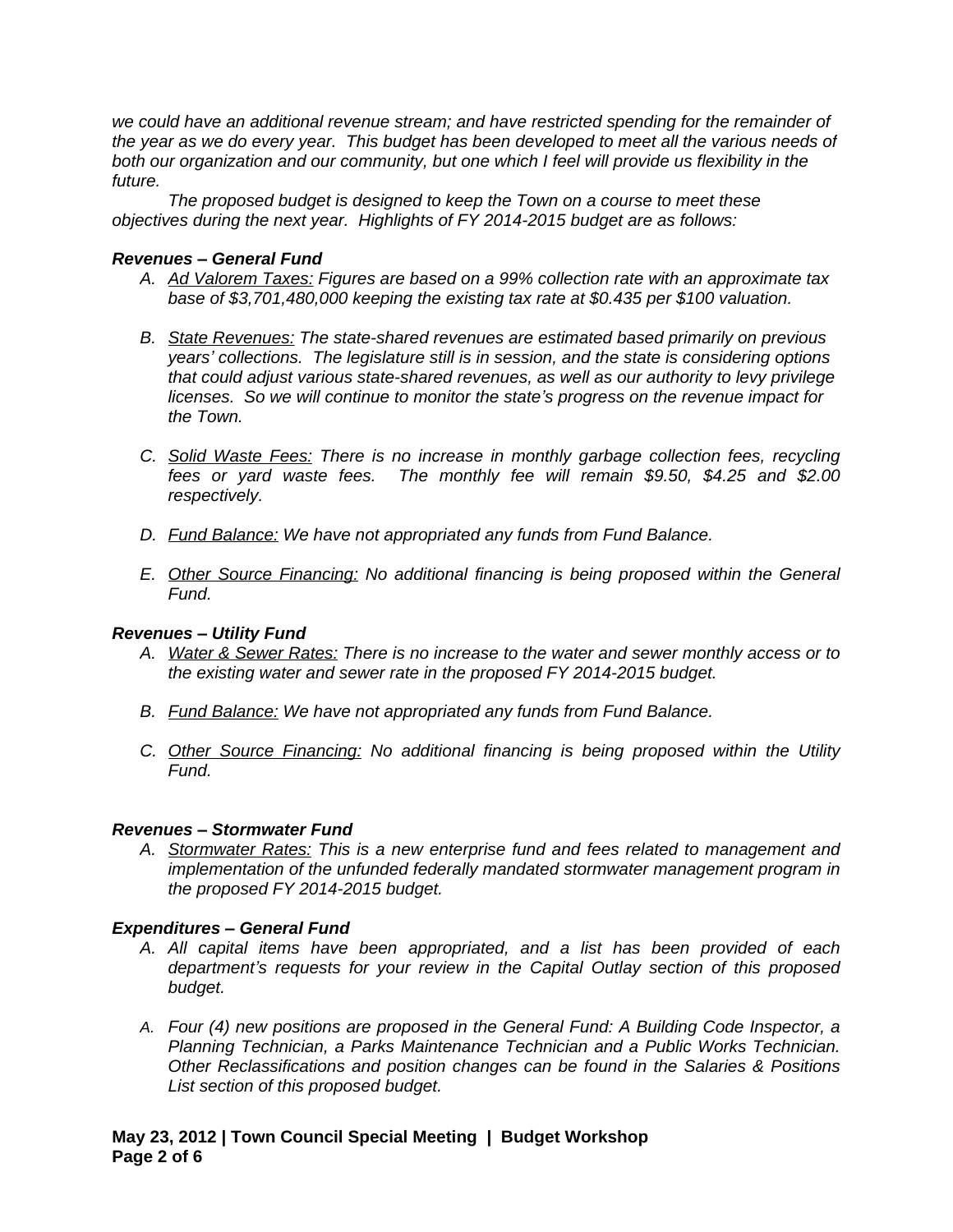- *B. This budget includes contributions to nonprofit organizations of \$20,000 to be designated as the Council so desires, a \$10,000 membership renewal to the Holly Springs Chamber of Commerce, totaling \$30,000.*
- *C. All debt service requirements have been appropriated in this budget to meet our debt obligations. The statement of debt is included for your review.*

#### *Expenses – Utility Fund*

- *A. All capital items have been appropriated and a list of each department's request is provided for your review.*
- *B. One (1) new position has been proposed in the Utility Fund: A Customer Service Representative. Other reclassifications and position changes can be found in the Salary & Positions List section of this proposed budget.*
- *C. All debt service requirements have been obligated in the FY 2014-2015 budget. A statement of debt is included for your review. Over the last seven (7) years, we have been placing funds in reserve to cover the cost of the Harnett County Water Plant Capacity debt, and for that reason we are using \$1.005 million for the debt payment next year. This was planned when we considered expanding the water capacity to allow the Town to grow into these costs in the future.*

#### *Expenses – Stormwater Fund*

*A. Salaries for four existing positions are being transferred from the Utliity Fund to the new proposed Stormwater Fund. Other expenses include contract services.*

#### *Other Highlights*

*The salary requirement for next year includes a market adjustment for full-time employees of 1.5%. Funding is provided in each department for merit/performance pay in the amount of 3% of salaries. The salary budget also includes a 5% 401(k) contribution and longevity benefits and a State-mandated Retirement of 7.07%. A review of Town Council pay suggests that a market adjustment of 10% is appropriate. While this review was done in house, it is consistent with similar analysis that have been conducted reviewing full-time employees salary compensation in years past.* 

*Employee health insurance has been budgeted with a 4.4% increase in the rates for next year. This increase is due to several large claims from the previous year. One aspect of our insurance policy which has saved us money is due to a reduction in the use of the emergency room, resulting from better educating our employees.*

*With the current economic environment, our goal is to create a budget that will maintain and improve services to citizens while still controlling the costs for these services. I feel the Town of Holly Springs has a solid and conservative budget for next year.*

*As part of the budget process it is important to have new development absorb additional expenses for infrastructure rather than passing cost on to existing citizens. We have used a portion of water capacity fees in order to maintain the current debt obligations and operations within the utility fund. The remaining water and all sewer capacity and acreage fees continue to be removed from the operating budget to go directly into reserve accounts.* 

*The proposed Stormwater Enterprise Fund significantly reduces the Town's reliance on development fees to cover these operating expenses, by removing much of the costs associated with administering this federally unfunded mandate. It is important that the Town gradually reduce its dependence on impact fees and charges for operating expenses, and we will continue to attempt to reduce these charges in future budgets to eliminate potential financial*

**May 23, 2012 | Town Council Special Meeting | Budget Workshop Page 3 of 6**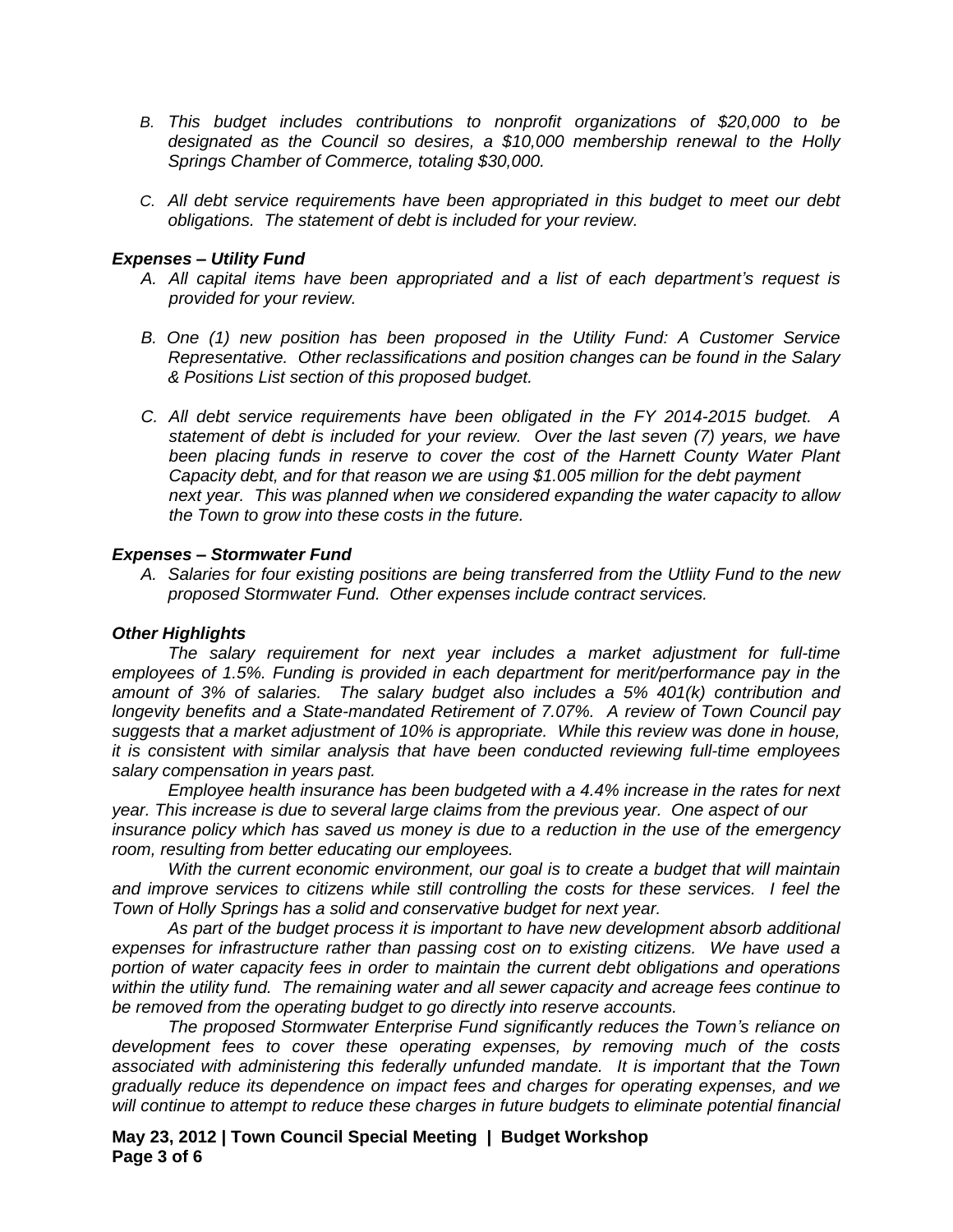*problems within the operating budget.*

*I have included with your budget the departmental worksheets we used in developing this budget proposal. I hope this will provide you with a better overview of the process and issues discussed during the budget-balancing procedure.*

*As we proceed into the next several years, we will continue to evaluate projects and personnel needs as they relate to the provision of services. We have several substantial projects (water, sewer, sidewalks & greenways, park improvements) which will be initiated during this fiscal year; therefore, it will be important to prioritize programming needs with future budgets. We will continue to work with Council, staff, and citizens to establish our goals and objectives as the Town grows to provide the level of services expected.*

*Town staff has been instrumental in the development of this document, and I feel they have done a good job of controlling costs while providing service levels expected by the Town Council and our citizens. This budget is my best estimate of what we should expect next year, and I feel it represents a fair assessment of our anticipated revenues and expenditures.*

*This budget reflects my recommendations based on department meetings, evaluation of existing service needs, and input from Town Council. I would like to say a special thanks to our department heads for their time and effort in the preparation of this document. Without their help, this budget could not have developed to address both present and future service needs.*

While I felt it was important to provide you with a balanced budget at this time, we are still *working out some issues which could potentially change these numbers. I anticipate these issues to be addressed at the budget work session.* 

*The FY 2014-2015 Budget represents a level of funding that will allow the Town to maintain and improve current service levels while making organizational changes to provide the best possible programs for our citizens. It is important to note that with any budget external forces can affect these projections, and it is for that reason that the figures proposed in the FY 2014-2015 Budget are a very conservative forecast of our revenues and expenditures for the next year. Overall, the General Fund budget has increased by 3.2% or \$880,315 from the current budget. The Utility Fund has decreased by 2.5% or \$271,030 from the current budget."*

In discussions:

- Mr. Simmons said Waste Industries is offering a new recycling program with a larger bin and twice-monthly service. There would be a cost savings of about \$1 per water bill customer, or about \$100,000 per year. Mr. Simmons suggested that since the Town subsidizes the yard waste service program to the tune of about \$400,000 per year that the savings from the new recycling service be applied to that deficit.
- Mr. Simmons explained some of the Capital Outlay requests in the General and Utility Funds and noted that a big purchase not needed this year is replacement police vehicles since the latest purchases were specially designed for police work and are, therefore, lasting longer.
- Mr. Simmons asked some department heads to explain some of the equipment, vehicle and technology requests that are included in the proposed budget.
- The Town Manager went over balances in the Town's reserve funds and noted that the Town would be using some of those funds in the upcoming years as infrastructure needs are addressed.
- There was discussion of the proposed stipend increases for Council members and the mayor. Proposed is a 10% increase that would amount to \$55.39 per month for Council members; \$57.64 per month for Mayor Pro-Tem; and \$100 per month increase for the Mayor's incidental stipend.

Councilman Sack said he felt like the mayor's salary and current stipend of \$200 month were adequate and should stand. While he acknowledged that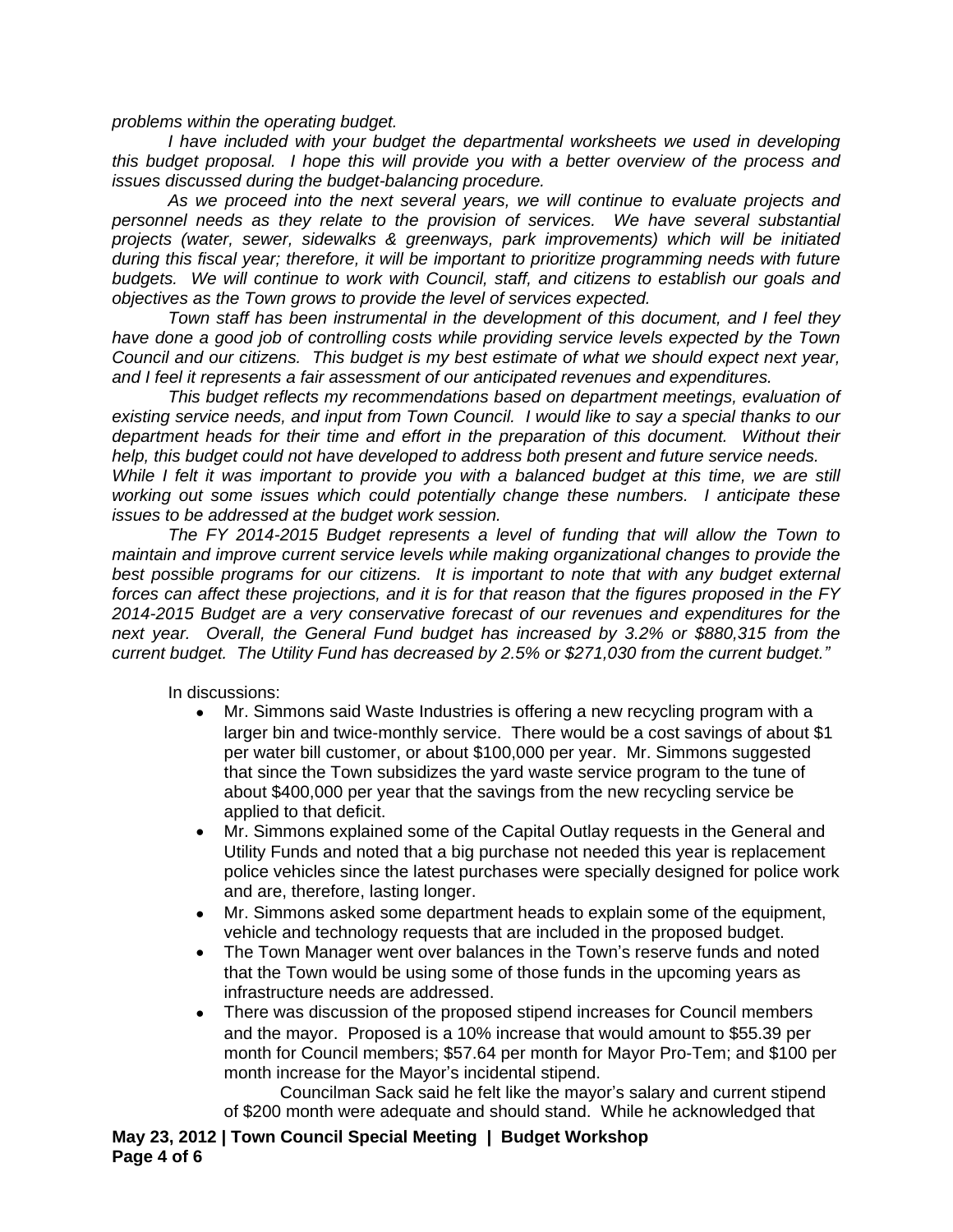the mayor spends more hours in the role than others, it is the mayor who has made that decision.

Councilwoman Williams said she had no problem with the additional \$100 per month. Councilman Dickson said the salary should remain separate from the stipend and be used as the published salary.

**Action**: Councilman Sack offered a motion that the proposed \$100 per month increase in the mayor's stipend be removed from the budget proposal. The motion did not receive a second.

 Mr. Simmons explained that employee health insurance was budgeted with 4.4% increase with Blue Cross Blue Shield. He explained that a program to give employees a day of comp time for getting a medical physical had been successful . He asked the Council if it would be amenable to reinstating that program.

**Direction:** Council recognized the value of the program and agreed that it should be offered again, especially since it seemed to have resulted in healthier employees and lowered insurance costs.

 **Stormwater Management Fee** – Ms. Parrish gave a history of the proposed program, its cost and Town's plan to recoup about 60% of the cost with a new stormwater management fee.

She said staff is looking at a flat \$3 fee for residential and then a tiered approach for non-residental users (Option B) so that larger properties pay more and smaller properties pay less. This option would be most equitable, and payments would pay between a low of \$3 to a high of \$9

**Action:** The Council approved a motion to implement Option B in establishing the Stormwater Management Fund.

**Motion By:** Sack **Second By:** Cobb **Vote:** The motion carried following a unanimous vote.

**Action:** The Council considered a motion to exempt churches from the Stormwater Management Fee.

**Motion By:** Sack **Second By:** Williams

**Vote:** The motion failed to carry. Councilman Sack and Councilwoman Williams voted for the motion. Councilmen Cobb and Dickson and Councilwoman Lee voted against, noting that other non-profit organizations might also want and need the exemption and that it should apply either to everyone or no one.

Mr. Simmons then went over a list of active projects for 2014-15.

• In general discussions, personnel and program needs were discussed, and Mr. Simmons and department heads fielded questions from Council members. There were no other discussions that resulted in changes to the proposed budget for either the General or Utility Fund.

 Chief Herring reported that he requested a one-time capital grant from 911 funds for about \$750,000 in eligible equipment in the new law enforcement center. He said the grant application has been approved and will reduce the amount of money the Town will have to borrow to complete the project.